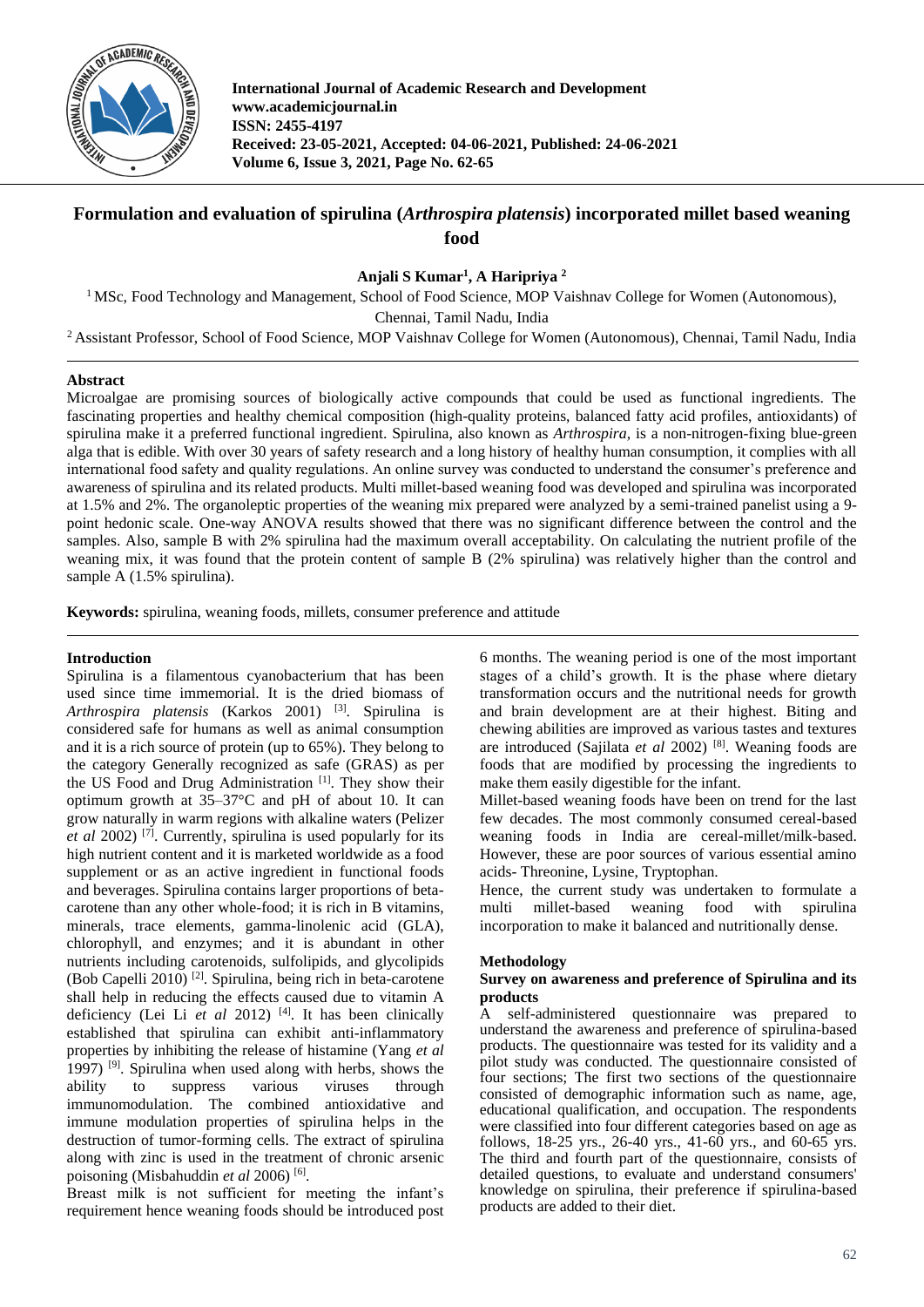#### **Procurement of ingredients**

Spirulina powder was obtained from N.B Laboratories Pvt Ltd, Parsioni District Nagpur, India. Various millets including horse gram, pearl millet, corn millet, foxtail millet, kodo millet, ragi millet, sorghum millet was obtained from local markets at Chennai, Tamil Nadu, India.

## **Preparation of Weaning Mix**

The millets were sun-dried for a day for 5 hours. These were later winnowed for removing the unwanted debris present in them. The winnowed millets were roasted at medium flame for 10 minutes. All the millets were milled using the traditional method. The powders were stored in air-tight plastic bags at room temperature. The milled powders were weighed using a weighing machine and were combined as presented in table 1 and stored at room temperature in airtight zip lock plastic bags.

**Table 1:** Composition of the weaning food prepared (per 100g)

| Ingredient          | Control         | Sample A        | <b>Sample B</b> |  |
|---------------------|-----------------|-----------------|-----------------|--|
| Ragi                | 22g             | 20.5g           | 20 <sub>g</sub> |  |
| Kodo millet         | 10 <sub>g</sub> | 10 <sub>g</sub> | 10 <sub>g</sub> |  |
| Foxtail millet      | 15g             | 15g             | 15g             |  |
| Corn millet         | 10g             | 10g             | 10g             |  |
| Pearl millet        | 10g             | 10g             | 10g             |  |
| Horse gram millet   | 20 <sub>g</sub> | 20 <sub>g</sub> | 20 <sub>g</sub> |  |
| Sorghum             | 10 <sub>g</sub> | 10 <sub>g</sub> | 10 <sub>g</sub> |  |
| Dried ginger powder | 3g              | 3g              | 3g              |  |
| Spirulina           |                 | 1.5g            | 2g              |  |



**Fig 1:** Mixed millet weaning food-dry

## **Preparation of millet weaning foods**



**Fig 2:** Preparation of millet weaning food



**Fig 3:** Mixed millet weaning food prepared

## **Sensory Analysis**

The prepared product was served at lukewarm temperature

and it was evaluated by 7 semi trained panelists based on five important parameters which includes appearance, texture, flavour, taste, overall acceptability. The samples were presented in a randomized order to the panel members. Potable drinking water were given to the panel members to use between testing if needed.

## **Nutritional labelling of the product**

The Calorific value, carbohydrates, fats, protein, iron, calcium, dietary fiber, phosphorous, beta carotene were calculated using the nutrient values reported by the Indian food composition book (Longvah *et al* 2017) [5] published by ICMR (2017).

## **Statistical analysis**

The survey data was presented as percentage and frequency. The data for sensory evaluation was reported in the form of mean and standard deviation. One-way ANOVA was carried out to analyze if there were any significant differences in the sensory parameter of various weaning mix samples. Data analysis was done using Microsoft excel 2010.

#### **Results and Discussion**

## **Survey on consumer preference and attitude towards Spirulina**

An online survey was conducted on consumer awareness and preference towards spirulina and spirulina-based products. Based on convenience sampling a total of 206 respondents (n=206) took part in the survey. The majority of the responses were from women which constituted about 62.1% (128) and the rest 37.9% were male (78). Most of the respondents belonged to the age group of 18-25 years and the student respondents constituted 58.7% (121). 24% of the participants were working in either government or the private sector, 10% of the participants were freelancers, 5% were entrepreneurs and 2% of the respondents were retired professionals. 34.9% of the respondents earned above INR 50,000 and 20 % of the respondents earned below INR 10,000.

## **Consumption of spirulina**

Figure 4 depicts that the majority of the respondents i.e., 74% (172 respondents) have consumed spirulina at least once and 17% of the respondents were not sure whether they have consumed it or not. The major reasons why the rest of the population hasn't consumed spirulina could be attributed to lack of knowledge on spirulina and its health benefits, unavailability, or other socio-economic reasons like religion, ethnic beliefs, etc.



**Fig 4:** Consumption of spirulina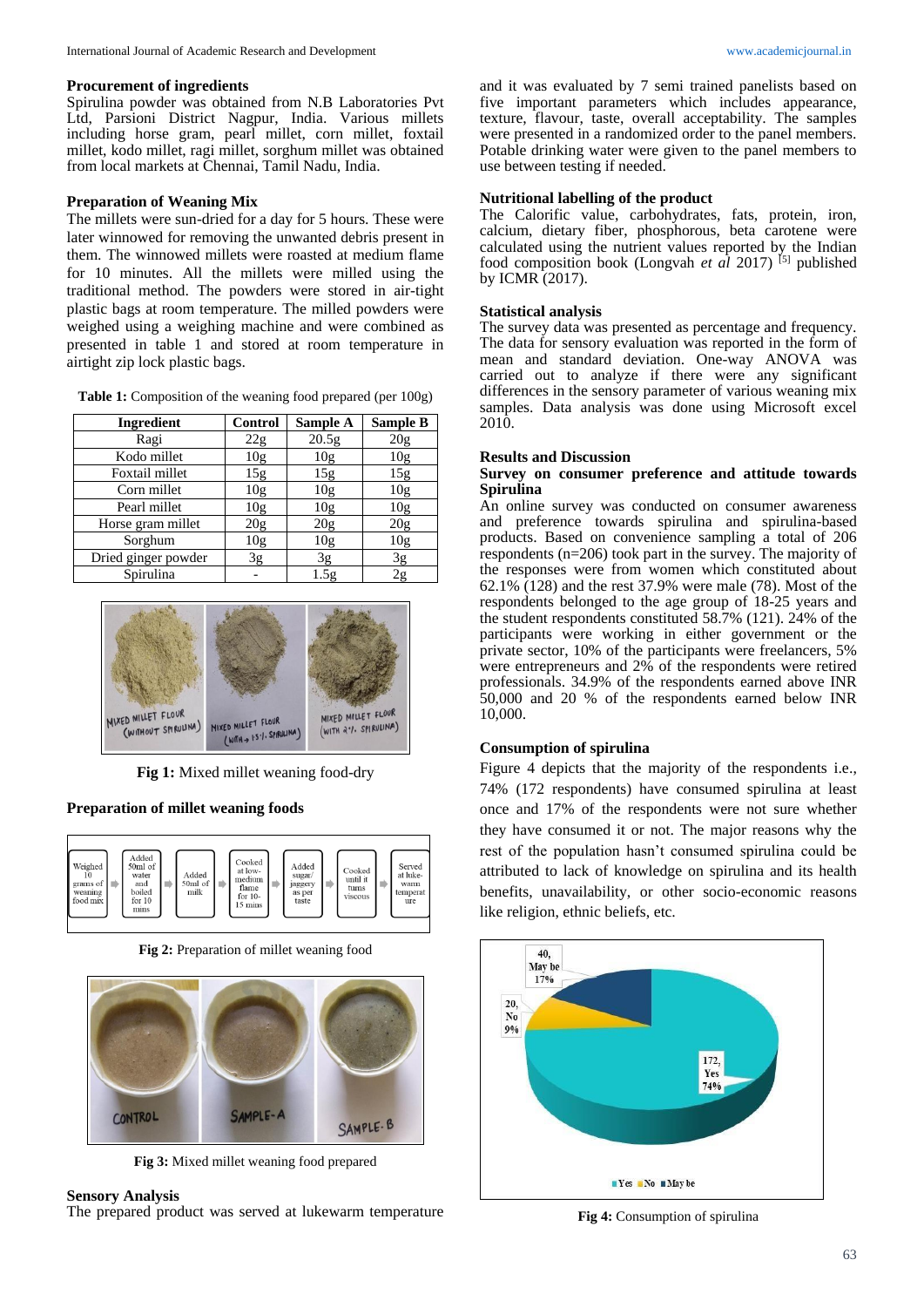# **Consumer's opinion on positive health benefits of Spirulina**

When the respondents were questioned on their inclination towards the positive effects of spirulina, 57 respondents strongly agreed and 92 respondents agreed to the fact that spirulina has a positive effect on health. Only 1 respondent disagreed with the health benefit of spirulina. The main reason for the disagreement could be a lack of knowledge on the nutritional significance of spirulina.



**Fig 5:** Consumer's opinion on positive health benefits of Spirulina

## **Consumer awareness of benefits of consuming spirulina**

The figure below illustrates that 36.13% of the respondents agreed with the fact that spirulina is a good source of protein. 21.88% of the respondents were aware of the fact that spirulina had anti-oxidant property and 13.99% of them considered it to have anti-inflammatory properties. About 8.14% of the respondents attributed it to lowering blood sugar levels and 8.65% of the respondents think spirulina could reduce blood pressure.



**Fig 6:** Consumer awareness of benefits of consuming spirulina

#### **Willingness to buy spirulina-based products**

Exactly 50% of the respondents (103 respondents) were ready to buy spirulina-based products. Because of increasing consumer awareness of the health benefits of spirulina superfood and the wide variety of natural colors produced by spirulina, the global spirulina market is expected to expand rapidly soon.

#### **Sensory parameters of Spirulina incorporated instant weaning food**

The prepared weaning foods were subjected to sensory analysis. The figure 7 and table 2 illustrates the organoleptic properties of weaning mixes with spirulina incorporation.



**Fig 7:** Sensory parameters of Spirulina incorporated instant weaning food

| <b>Table 2:</b> Hedonic scores of the weaning food prepared with |  |
|------------------------------------------------------------------|--|
| spirulina incorporation.                                         |  |

|                       | Sample Appearance                                               | <b>Texture</b>                  | <b>Flavour</b> | <b>Taste</b> | <b>Overall</b><br><b>Acceptability</b> |  |
|-----------------------|-----------------------------------------------------------------|---------------------------------|----------------|--------------|----------------------------------------|--|
| Control               | $8 \pm 1.06$                                                    | $7.57 \pm 1.67$ 8.14 $\pm$ 1.35 |                | $8 + 2.07$   | $7.85 \pm 1.64$                        |  |
| Sample A<br>$(1.5\%)$ | $7.57 \pm 1.78$ 7.42 $\pm$ 1.91 7.71 $\pm$ 0.88 7.71 $\pm$ 1.57 |                                 |                |              | $7.85 + 1.24$                          |  |
| Sample B<br>(2%)      | $8.28 \pm 0.69$ 7.71 $\pm$ 1.38 7.85 $\pm$ 0.98 7.85 $\pm$ 1.35 |                                 |                |              | $8.14 + 0.98$                          |  |

Values are presented as means  $\pm$  standard deviation of 7 respondents No Significant difference between the samples (Oneway ANOVA,  $p \geq 0.05$ ).

The multi millet-based weaning mix with 2% of spirulina (sample B) had the highest overall acceptability but the ANOVA results showed no significant difference between the control and samples A and B (1.5% and 2% spirulina). The control with no added spirulina was preferred the most for its flavor, sample A was the most preferred for its appearance. The major preference towards sample B might be due to its enhanced color, flavor, and viscous nature of the end product. Incorporation of spirulina at 2% can be inferred as the most preferred product. The result of sensory evaluation can be summarized that sample B was the most accepted among the three.

# **Nutritional labelling of weaning mix**

The nutritive values were tabulated using calculation method (Indian food composition by ICMR, Longvah *et al*, 2017) <sup>[6]</sup>. The following parameters were calculated: calories, carbohydrates, fats, protein, iron, calcium, dietary fiber, phosphorous, beta carotene.

**Table 3:** Nutrient value of the weaning foods (per 100g of dry mix)

|          | Calories (Kcal) |       | CHO (g)   Protein (g)   Fat (g)   Iron (mg) |          |              | Calcium (mg) | Phosphorous (mg) | Beta carotene $(\mu g)$ | Fiber $(g)$ |
|----------|-----------------|-------|---------------------------------------------|----------|--------------|--------------|------------------|-------------------------|-------------|
| Control  | 2222<br>ے ۔ ے ر | 62.56 | ∸                                           | 2.56     | 4.69         | 148.9        | 256.82           | 4.18                    | 6.57        |
| Sample A | 323.01          | 61.82 |                                             | ے رہے    | 5.49         | 150.2        | 265.7            |                         | O.4         |
| Sample B | 323.2           | 61.5  | 13.4                                        | -<br>ت ک | 5 75<br>J.IJ | 150.7        | 268.02           | 5.05                    | 0.4         |